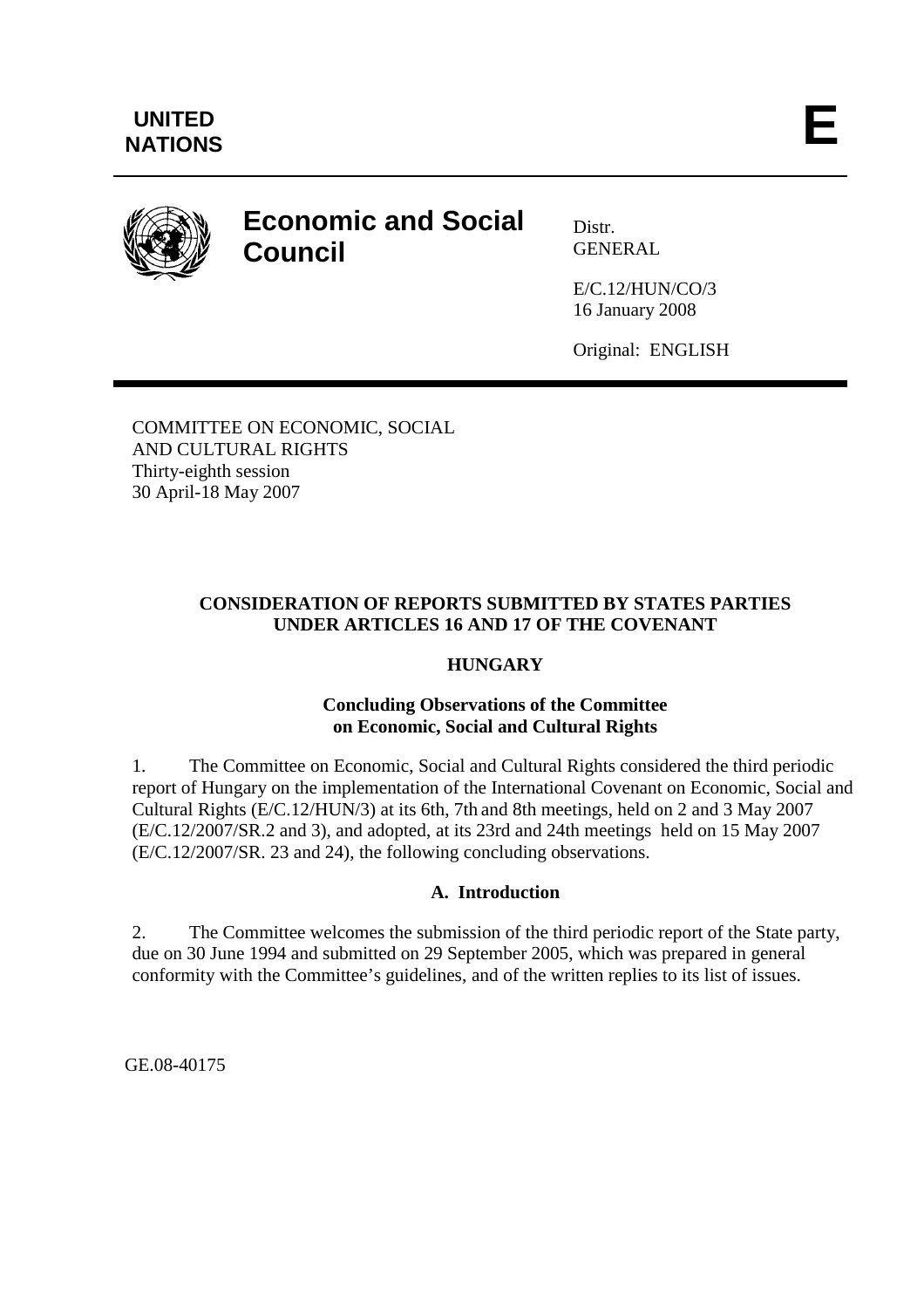E/C.12/HUN/CO/3 page 2

3. The Committee welcomes the open and constructive dialogue with the delegation of the State party, which included many experts from various government departments, as well as its frank answers to the questions asked by the Committee.

#### **B. Positive aspects**

4. The Committee notes with appreciation the recent adoption of legislative and other measures to combat discrimination and promote equal opportunities for disadvantaged and marginalized individuals and groups in the area of economic, social and cultural rights, in particular:

 (a) Act No. 125 of 2003 on Equal Treatment and the Promotion of Equal Opportunities establishing an Equal Treatment Authority, which investigates and decides on individual complaints about discrimination;

 (b) The establishment of a Women's Representation Council to coordinate the implementation of Government programmes promoting equal opportunities for women and to review and comment on draft legislation and other measures promoting gender equality;

 (c) The National Strategy Report on Social Protection and Social Inclusion for 2006-2008 aimed at eliminating poverty and social exclusion and enhancing the sustainability of the pension system;

(d) The Roma Integration Decade Programme Strategy Plan for the period 2007 to 2015;

5. The Committee welcomes the favourable position that the State party is taking concerning the elaboration of an Optional Protocol to the International Covenant on Economic, Social and Cultural Rights.

#### **C. Factors and difficulties impeding the implementation of the Covenant**

6. The Committee notes the absence of any significant factors or difficulties impeding the effective implementation of the Covenant in the State party.

## **D. Principal subjects of concern**

7. The Committee notes that, although the Covenant has been incorporated into the domestic law of the State party, most of the rights recognized in the Covenant are not directly applicable in the courts of the State party.

8. The Committee is concerned that the shared burden of proof under the Equal Treatment Act, requiring the victim merely to establish a prima facie case of discrimination, whereupon the burden of proof shifts to the alleged discriminator, is reportedly rarely applied by the courts. It is also concerned that the low level of resources provided to the Equal Treatment Authority since its inception and the recent reduction in its funding and the number of staff may adversely affect its capacity to deal with an increasing caseload.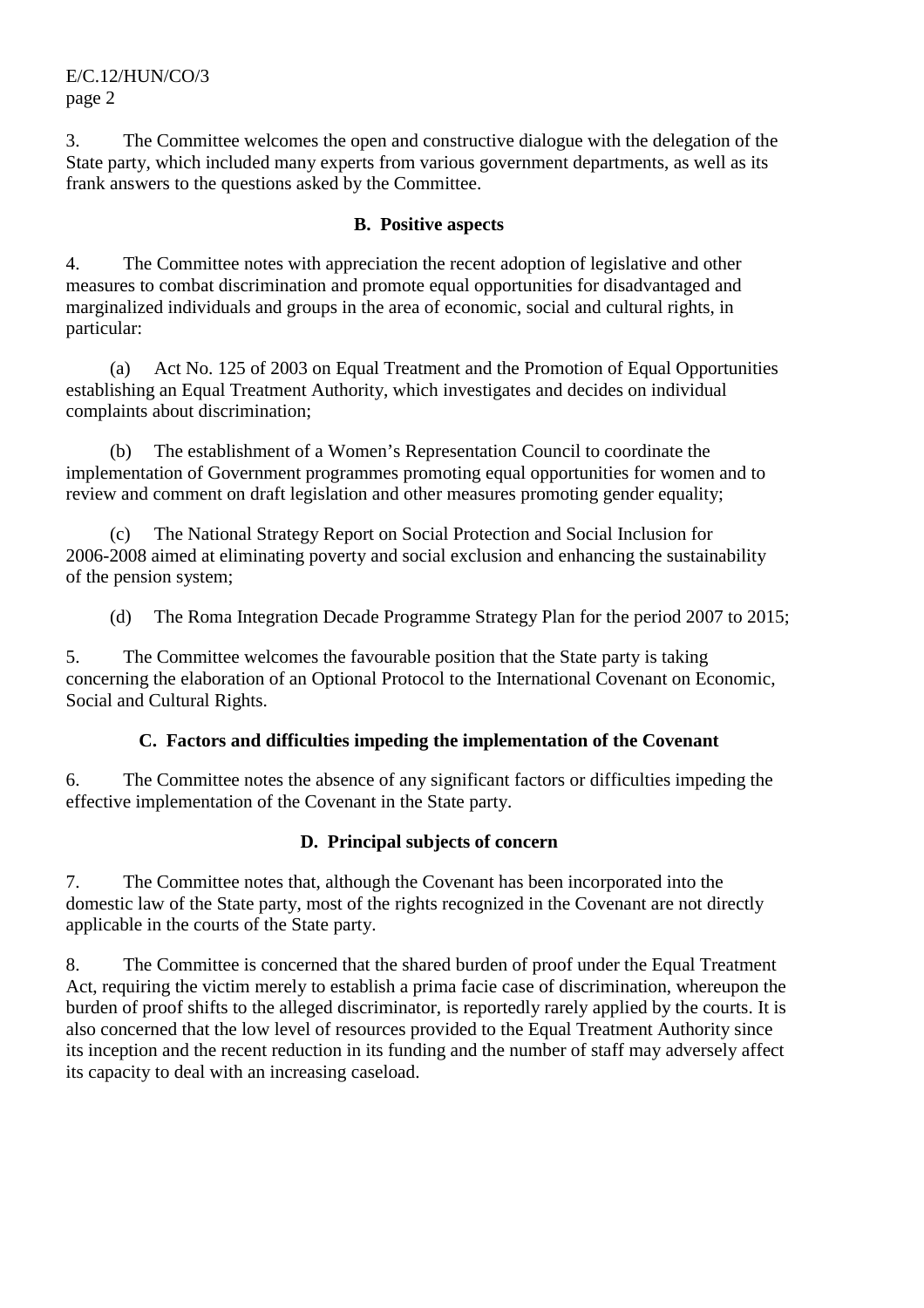9. The Committee notes that, while the Equal Treatment Act and sectoral laws such as the Labour Code and the Education Act, include provisions prohibiting gender discrimination, the State party has not adopted a comprehensive gender equality law.

10. The Committee notes with concern that women continue to be underrepresented in Parliament and in senior positions in the public service.

11. The Committee is concerned about the extremely high unemployment rate among the Roma in the State party and about discrimination against Roma by private and public employers.

12. The Committee notes with concern that, despite special support schemes in place to promote employment opportunities for persons with reduced working capacity, a very high percentage of persons with disabilities is still unemployed.

13. The Committee notes the absence of criminal law provisions specifically addressing sexual harassment in the workplace.

14. The Committee notes with concern that, according to the State party, the net minimum wage is not fully sufficient to cover the subsistence costs of a "single household".

15. The Committee is concerned about the increase of fatal work accidents in the State party, in particular in the construction and transportation sectors.

16. The Committee is concerned about reports on the inadequate protection in the State party of trade union officers who are engaged in the defence of employees having been dismissed in violation of the labour law.

17. The Committee regrets that the statistical data on social security benefits provided by the State party in relation to personal and material coverage did not enable an assessment of the overall adequacy of the system and the identification of persons and groups who may not be sufficiently protected.

18. The Committee is deeply concerned about the "limited effectiveness of the cash transfer programme" in the State party and about the fact that social assistance levels do not ensure an adequate safety net for, in particular, the disadvantaged and marginalized individuals, families and groups, such as the Roma.

19. The State party notes the absence of criminal law provisions specifically prohibiting domestic violence and spousal rape.

20. The Committee is concerned that the number of women and girls trafficked to, from, and through the State party is not adequately documented and that the State party has not adopted a national action plan to combat trafficking.

21. The Committee is concerned about reports that the State party has a restrictive approach to family reunification of refugees, and that persons authorized to stay on the basis of subsidiary protection have no right to family reunification.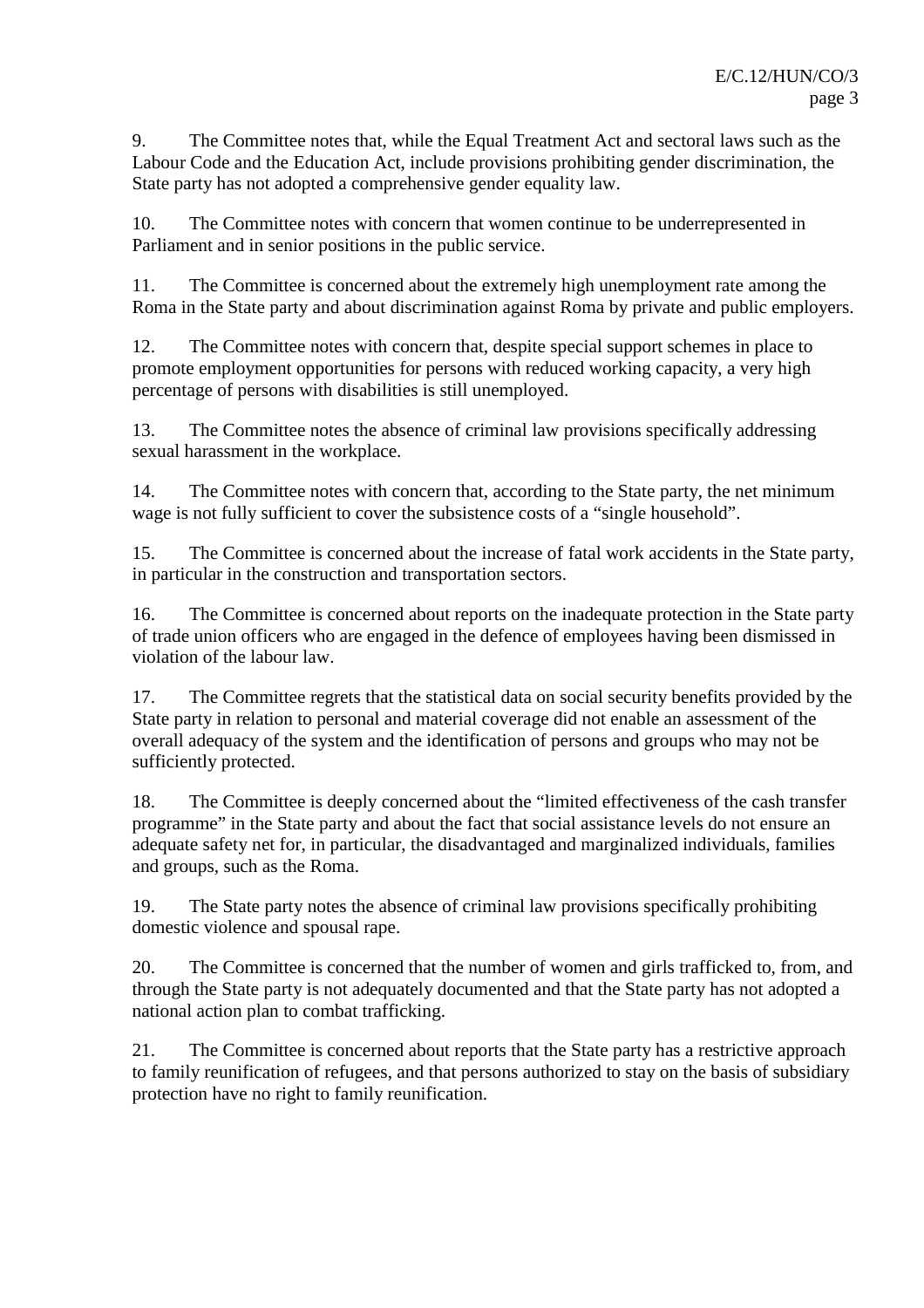E/C.12/HUN/CO/3 page 4

22. The Committee is deeply concerned that one-fifth of the Roma in the State party live in slum settlements, often without access to running water, adequate sewerage or located close to municipal dumpsites, and that Roma are frequently denied access to social housing, e.g. on the ground that they previously occupied accommodation without legal title or as a result of the distribution of social housing by local governments through public auction at high prices. It is particularly concerned about the increasing number of forced evictions of Roma, often without provision of adequate alternative housing, and about the Constitutional Court's ruling that the need to implement eviction orders takes precedence over the right of children not to be separated from their families and placed in the State care system.

23. The Committee is concerned about the limited access to general practitioners and healthcare services in the State party, especially in rural areas.

24. The Committee notes with concern that every sixth man and every eleventh woman in the State party has mental health problems and that the suicide rate in the State party is among the highest in the world, especially among women.

25. The Committee is concerned that the average life expectancy of Roma is more than ten years shorter than that of non-Roma, and that Roma are reportedly often denied access to health services, including emergency aid services; segregated in hospitals; and discriminated by health practitioners who allegedly provide medical services of lower quality to them or extort unjustified amounts of money from them.

26. The Committee is concerned about reports on aggressive behaviour and easy access to drugs and alcohol among school children in the State party.

27. The Committee is deeply concerned about the high number of Roma children segregated in separate schools, such as special remedial schools for children with mental disabilities, or in separate substandard "catch-up" classes within schools, and that mainstream schools frequently put pressure on Roma parents to apply for private student status for their children. It is also concerned about the high dropout rate among Roma students at the secondary level and about their low enrolment in higher education.

28. The Committee is concerned about the limited opportunities for minorities, including for the Roma, to receive instruction in, or of, their native language and of their culture.

29. The Committee is concerned that the minority self-governments are insufficiently funded to discharge their responsibilities in the co-administration and co-management of educational and cultural institutions.

# **E. Suggestions and recommendations**

30. The Committee recommends that the State party take legislative and other appropriate measures to ensure the direct applicability of all Covenant rights in domestic courts, that legal and judicial training take full account of the justiciability of these rights, and that it promote the use of the Covenant as a source of domestic law. It draws the attention of the State party to general comment No. 9 (1998) on the domestic application of the Covenant and invites it to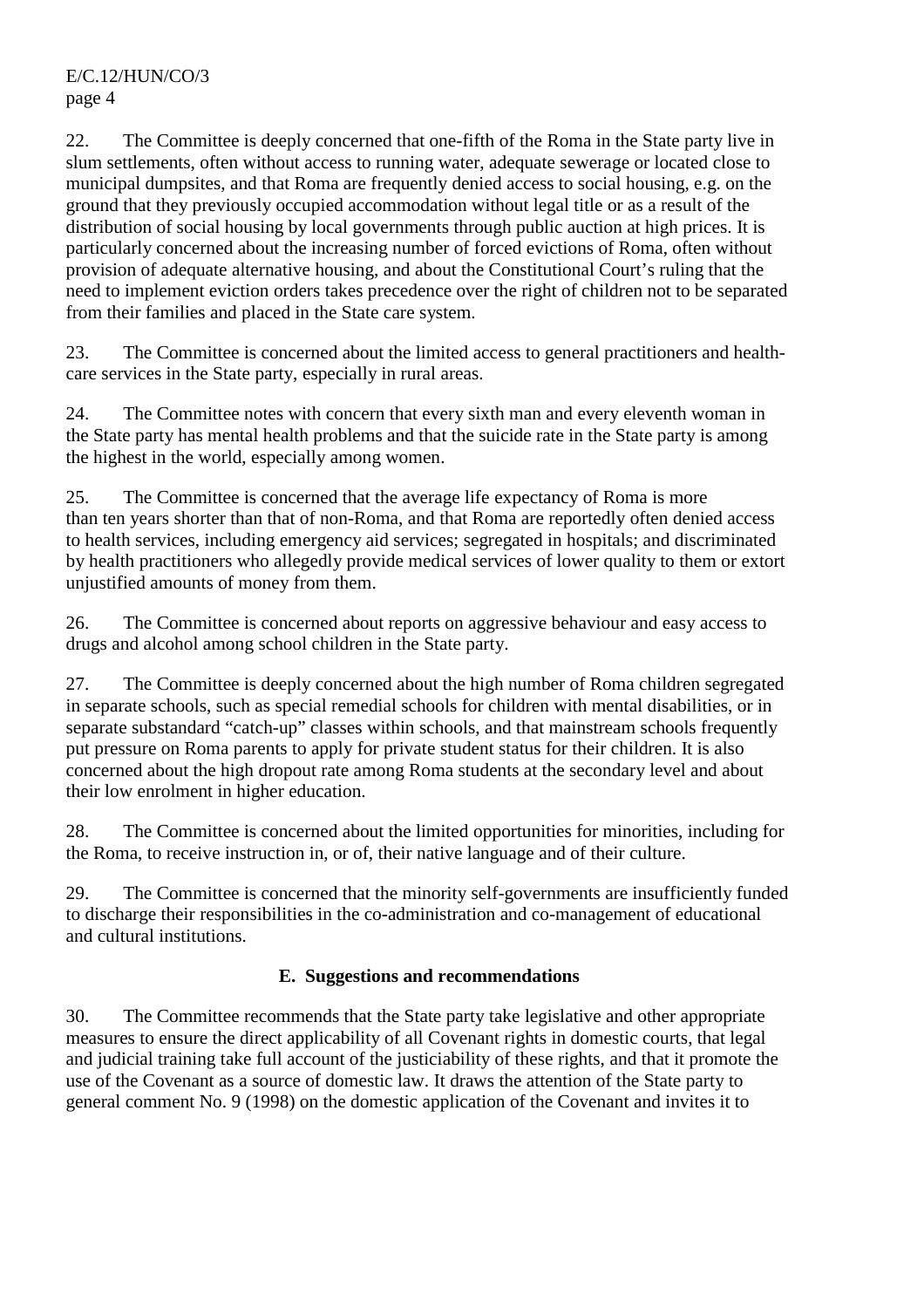include, in its next periodic report, information on court decisions giving effect to Covenant rights.

31. The Committee recommends that the State party ensure that courts apply the shared burden of proof in discrimination cases, in accordance with the Equal Treatment Act, and that the Equal Treatment Authority is sufficiently funded and staffed to deal with its increasing caseload. It requests the State party to provide, in its next periodic report, detailed information on the number, nature and outcome of cases decided by the Equal Treatment Authority in the field of economic, social and cultural rights.

32. The Committee recommends that the State party consider adopting a comprehensive gender equality law promoting equal opportunities for women, in particular in the fields covered by the Covenant.

33. The Committee recommends that the State party adopt temporary special measures, such as statutory quotas, to ensure the adequate representation of women in Parliament and in local elected bodies. The Committee also recommends that the State party undertake a study on the reasons for the under-representation of women in senior positions in the public service and that it take measures to increase their representation.

34. The Committee urges the State party to intensify its efforts to reduce Roma unemployment through specifically targeted measures, including by enhancing professional training and sustainable employment opportunities in communities with significant Roma populations and increasing the number of Roma in the central and local governments. It also recommends that the State party ensure the strict application of anti-discrimination legislation by the courts, local governments and labour offices. The Committee further recommends that the State party take more effective measures to encourage the private sector to provide adequate employment opportunities for the Roma. The Committee requests the State party to collect disaggregated data on unemployment and informal economy participation of Roma, set specific benchmarks to reduce the employment gap between Roma and non-Roma, and include such data, as well as detailed information on the results of the measures taken to improve employment opportunities for Roma, in its next periodic report.

35. The Committee recommends that the State party further intensify its efforts to integrate persons with disabilities into the labour market and the education and professional training systems, to make all workplaces and educational and professional training institutions accessible for persons with disabilities, and to provide detailed information on the results of the National Disability Programme and action plans in its next periodic report.

36. The Committee recommends that the State party adopt legislation specifically addressing and criminalizing sexual harassment in the workplace.

37. The Committee recommends that the State party ensure that the net minimum wage is periodically reviewed and determined at a sufficient level to provide all workers and their families with a decent standard of living, in accordance with article 7 (a) (ii) of the Covenant.

38. The Committee recommends that the State party effectively enforce regulations on safety at the workplace, by increasing labour inspections, informing employees and employers in both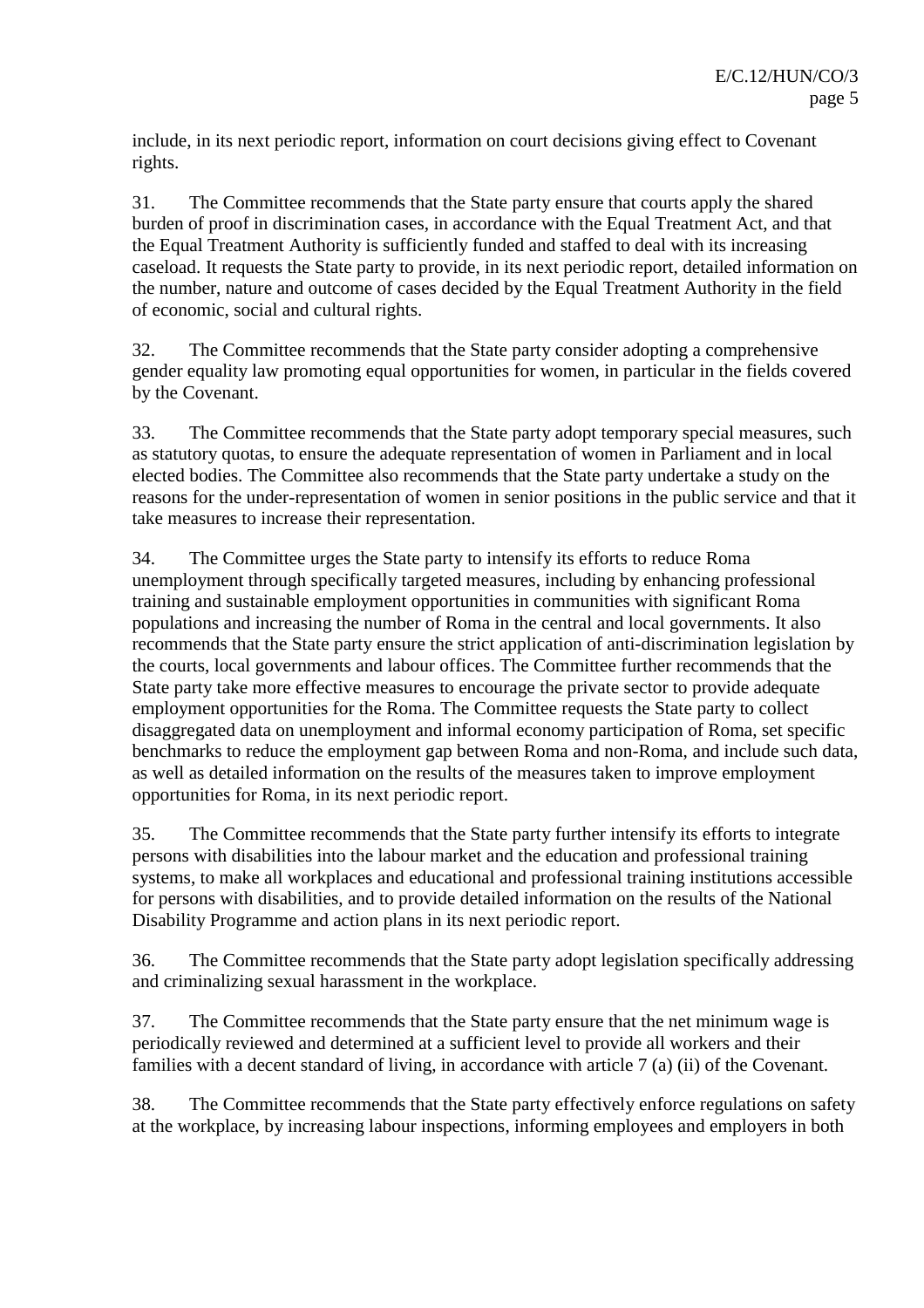the public and private sectors about their rights and obligations in relation to protection against work accidents, and imposing appropriate penalties whenever such regulations are violated, with a view to reducing the occurrence of, in particular, fatal work accidents. It requests the State party to provide in its next periodic report updated and disaggregated information on the number, causes, and consequences of work accidents and on the penalties imposed.

39. The Committee recommends that the State party strengthen the protection of trade union officers engaged in the defence of employees' rights. It requests the State party to provide detailed information on the regularity of labour inspections, as well as on the number and nature of cases of unfair dismissals and other violations of the right to strike, the sanctions imposed on the employers, and the remedies provided to the victims of such violations.

40. The Committee recommends that the State party provide in its next periodic report detailed information on the categories of workers (i.e. employees and self-employed, domestic, part-time and other specific groups of workers) covered by social security and the benefits, including family benefits, guaranteed to each category of workers, so as to enable an assessment of persons covered and benefits granted. It further recommends that the State party provide detailed information on the public and private pension schemes with regard to funding, coverage and amounts, in particular minimum amounts.

41. The Committee urges the State party to review its regulations on social assistance allowances and raise their amounts in order to better target the most disadvantaged and marginalized individuals, families and groups, such as the Roma, and provide them with a safety net that enables them to enjoy their economic, social and cultural rights. It also urges the State party to establish minimum standards for social assistance operated by local governments to ensure equal treatment for all those in need of social assistance.

42. The Committee recommends that the State party adopt specific legislation criminalizing acts of domestic violence and amend its Criminal Code to explicitly prohibit spousal rape. It requests the State party to provide detailed information on the number and nature of reported cases of domestic violence, convictions and the types of sanctions imposed on perpetrators, and on assistance and compensation provided to victims.

43. The Committee calls on the State party to monitor closely the number of women and girls trafficked to, from, and through its territory; develop a national action plan to combat trafficking in human beings, especially women and girls; provide mandatory training on trafficking for the police, prosecutors and judges; and include in its next periodic report updated information on the number of reported trafficking cases, convictions and sentences imposed on perpetrators, and on the assistance provided to victims.

44. The Committee recommends that the State party review its regulations on family reunification of refugees, with a view to broadening the concept of family members, simplifying and expediting reunification procedures, and protecting the right to family life of all refugees, including persons authorized to stay on the basis of subsidiary protection.

45. The Committee urges the State party to adopt and implement remedial measures relating to infrastructure in Roma settlements, extend the application of the Roma Housing and Social Integration Programme to all communities concerned, effectively enforce anti-discrimination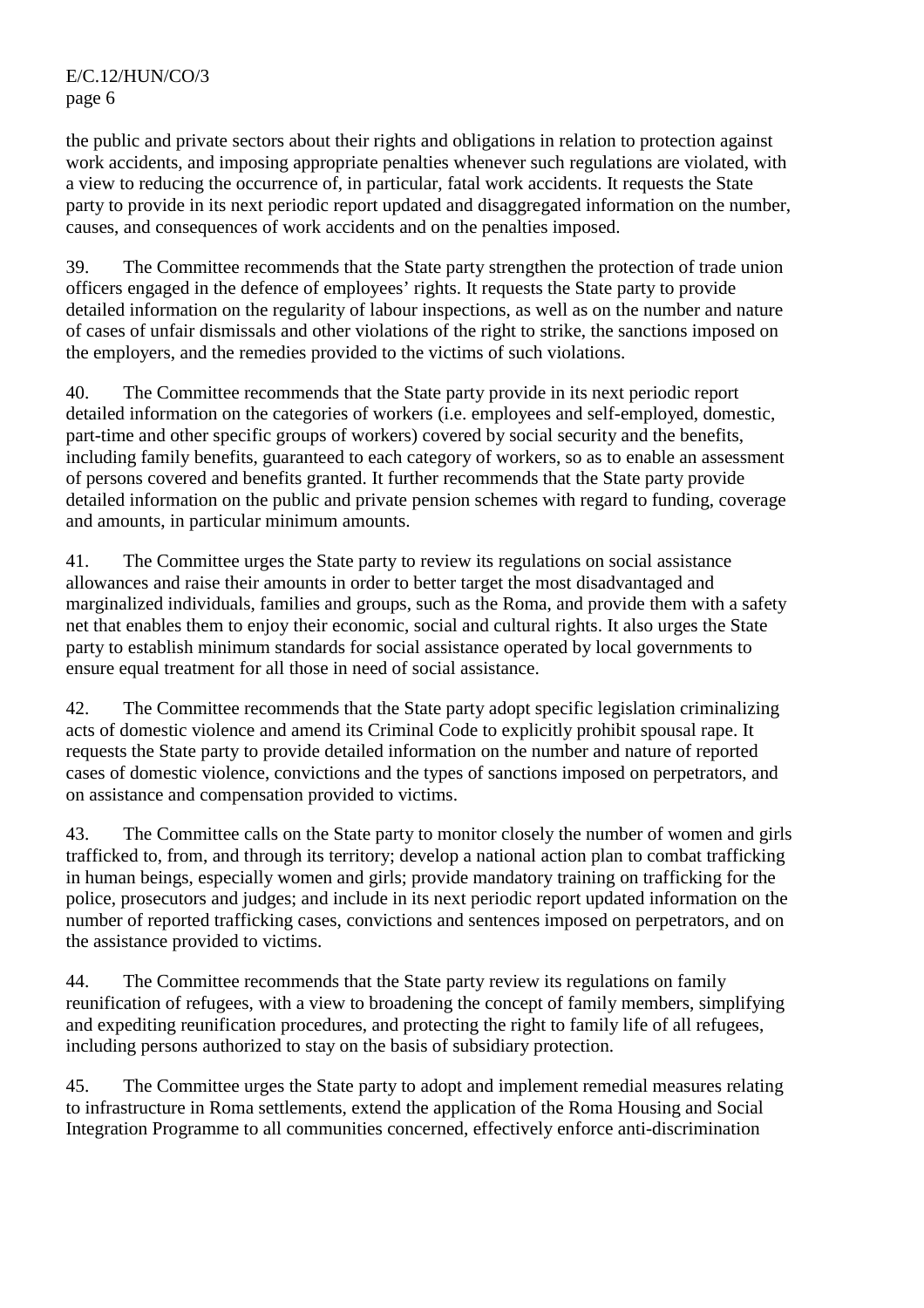legislation in the housing sector, refrain from distributing social housing through public auction at high prices; and increase the availability of social housing, in particular for the Roma. It also urges the State party to ensure that the rights of affected individuals, including children, are safeguarded and that alternative housing is provided whenever forced evictions take place, in line with the Committee's general comment No. 7 (1997) on the right to adequate housing, and to include disaggregated data on the extent of homelessness, the number of forced evictions and arrangements for alternative housing in its next periodic report.

46. The Committee recommends that the State party intensify its efforts to ensure adequate access for all, including the disadvantaged and marginalized individuals and groups, to healthcare services, especially in rural areas. In particular, it recommends that the State party promote the recruitment and establishment of general practitioners in rural areas and implement public health prevention programmes, as well as programmes for sexual and reproductive health.

47. The Committee recommends that the State party intensify its efforts to address the socioeconomic causes of mental health problems and suicide and strengthen the provision of psychological counselling services at the local level, as well as training of health professionals on the causes and symptoms of depression and other mental health problems. It also requests the State party to include a section on the mental health status of the population in its next periodic report.

48. The Committee recommends that the State party strengthen preventive health-care services and improve public services, such as clean water, sewerage, waste disposal and sanitation, particularly in Roma communities, and increase its efforts to address poor nutrition, chronic stress and other factors contributing to the low life expectancy of Roma. It also recommends that the State party intensify anti-discrimination campaigns and training of public and private health-care providers.

49. The Committee requests the State party to adopt a national plan of action to prevent aggression in schools and to combat drug and alcohol abuse among children, as well as to provide, in its next periodic report, disaggregated and comparative data, on an annual basis, on the results achieved.

50. The Committee urges the State party to take effective measures to end inter*-* and intraschool segregation of Roma children and to ensure that segregated pupils are mainstreamed into the regular school system without delay; to enforce the prohibition of segregation under the Equal Treatment Act and of limitations under the Education Act on free school choice and on the proportion of severely disadvantaged children per school; to provide effective incentives for integrated education; and to ensure that every application for private student status is reviewed by an independent child protection expert. It recommends that the State party allocate sufficient funds to the free provision of textbooks, mentorship programmes and scholarships for disadvantaged students, in particular for the Roma, with a view to reducing dropout rates at the secondary level and increasing Roma enrolment in higher education. It also requests the State party to provide disaggregated data on enrolment, attendance and dropout rates of Roma at all levels of education, as well as on the extent and the forms of segregation, in its next periodic report.